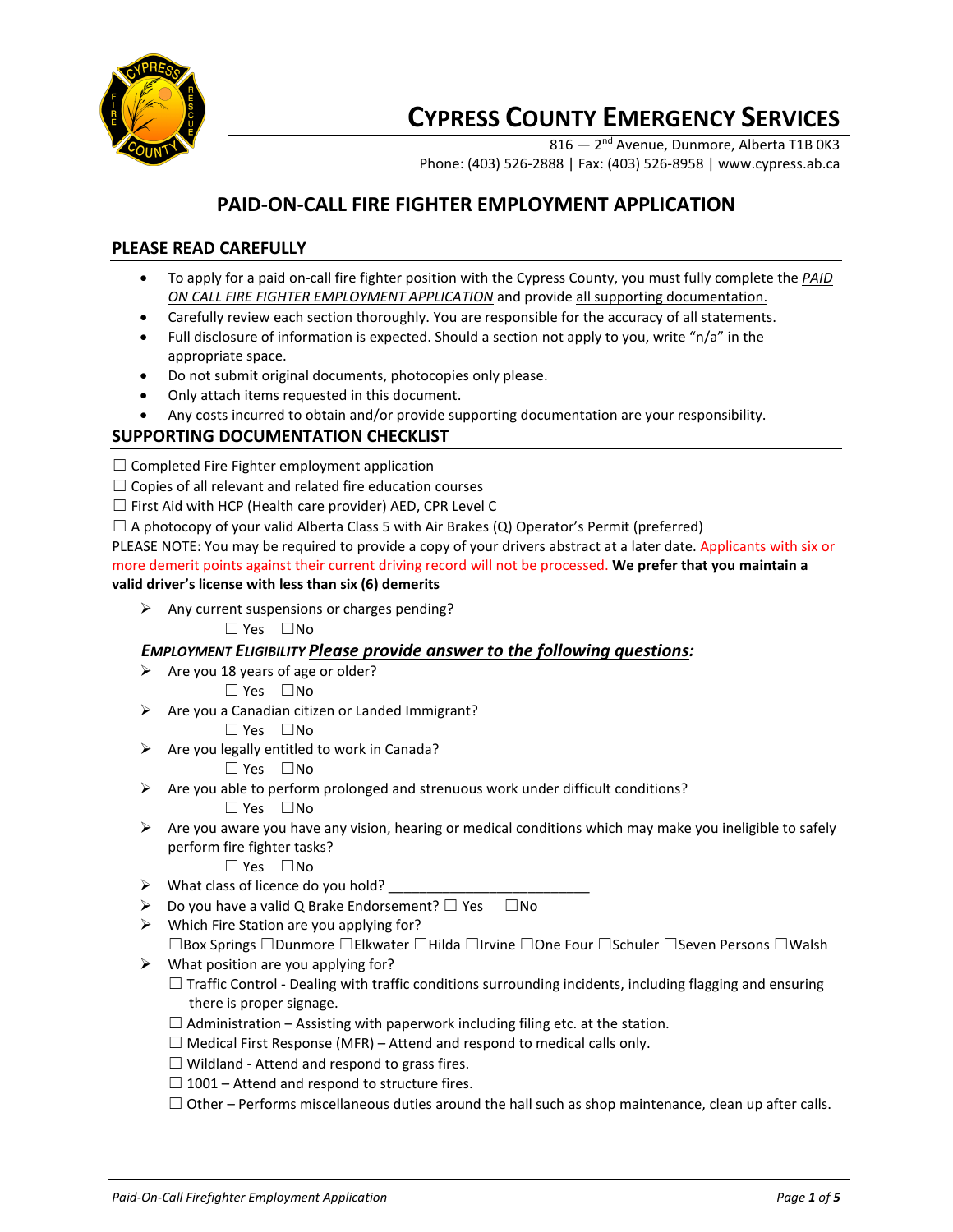#### **RECRUITMENT PROCESS**

- 1. A review of application to determine relevant skills, qualifications, and experience by the hiring committee to ensure applicant meets the criteria.
- 2. The applicant is contacted via phone/email if successful and proceeds to the interview stage. Candidate is interviewed and provides both work and personal references.
- 3. If the applicant is unsuccessful the applicant will be notified via email/letter stating, they may re-apply when criteria is met, or application will be held if stations are full.
- 4. If the applicant is successful and provided a conditional offer, he/she will be required to provide the following:
	- Criminal Records Check (vulnerable sector)
	- Driver's abstract (current within 30 days of conditional offer)
	- Medical Clearance Form

Employment is conditional on the above with results satisfactory to Cypress County at its sole discretion. The above must be provided **prior to start date.** Applicants must further understand that unsatisfactory completion of any pre-employments will result in revocation of the offer.

- 5. Once pre-employments are satisfactorily met, the applicant will be contacted by telephone, then receive a Health & Safety Orientation and be required to complete final paperwork followed by gear sizing at the station.
- 6. The applicant will now enter their assigned station as a **probationary firefighter for 6 months**.

#### **PLEASE COMPLETE**

| <b>LAST NAME</b>          | PREFERRED NAME        | GIVEN NAME(S)          |             |
|---------------------------|-----------------------|------------------------|-------------|
| ADDRESS                   |                       | <b>CITY / PROVINCE</b> | POSTAL CODE |
| TELEPHONE NO. [Preferred] | TELEPHONE NO. [Other] | TELEPHONE NO. [Other]  |             |
|                           |                       | €                      |             |
| <b>E-MAIL ADDRESS</b>     |                       | <b>TODAY'S DATE</b>    |             |
|                           |                       |                        |             |

#### **EMPLOYMENT HISTORY (Most recent first)**

| <b>BUSINESS NAME &amp; CITY</b> |                      |
|---------------------------------|----------------------|
| SUPERVISOR'S NAME               | <b>POSITION HELD</b> |
| DATE STARTED                    | <b>DATE LEFT</b>     |
| <b>RESPONSIBILITIES</b>         |                      |

| <b>BUSINESS NAME &amp; CITY</b> |                      |
|---------------------------------|----------------------|
| SUPERVISOR'S NAME               | <b>POSITION HELD</b> |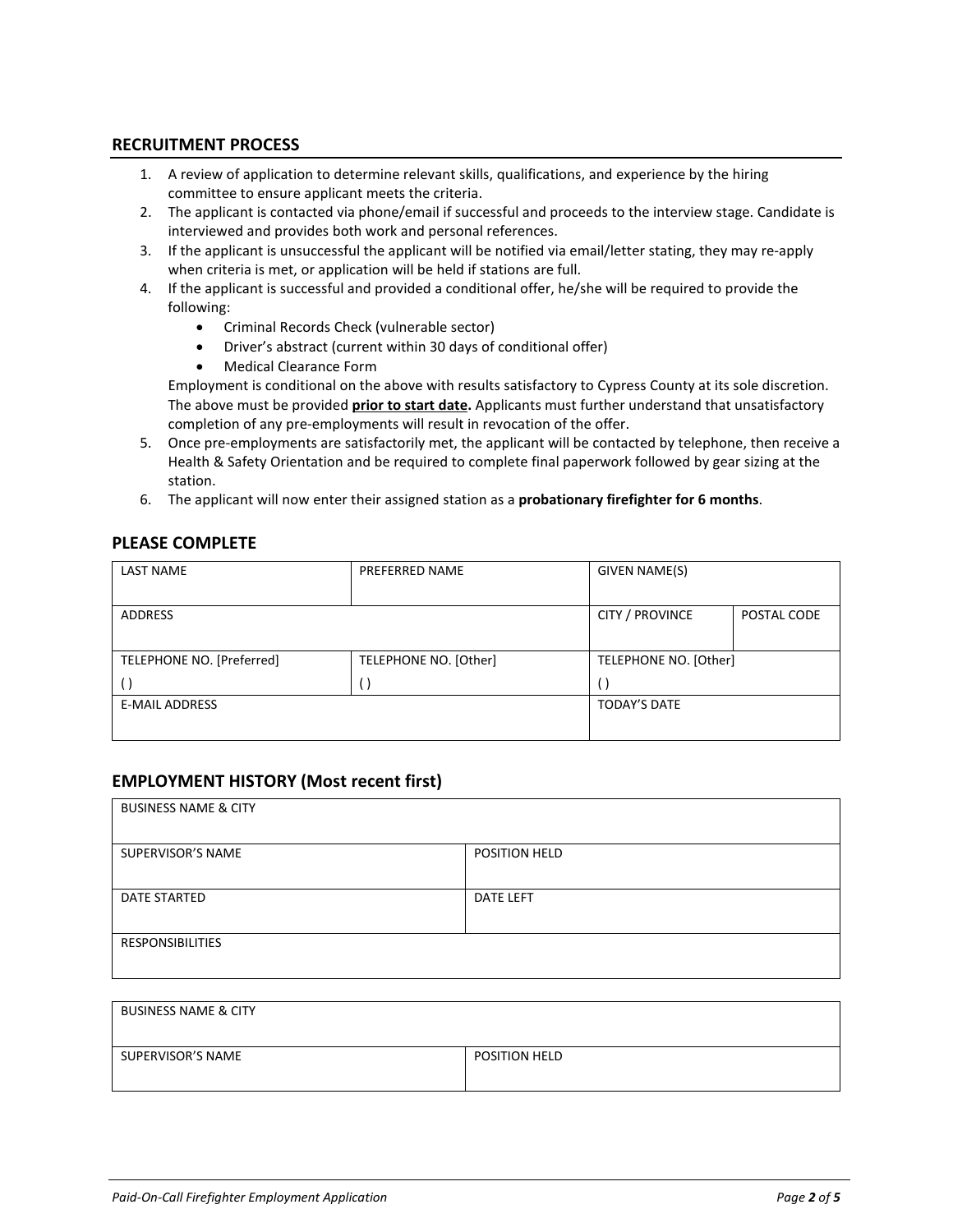| DATE STARTED     | <b>DATE LEFT</b> |
|------------------|------------------|
|                  |                  |
| RESPONSIBILITIES |                  |
|                  |                  |

| <b>BUSINESS NAME &amp; CITY</b> |                      |
|---------------------------------|----------------------|
| SUPERVISOR'S NAME               | <b>POSITION HELD</b> |
| DATE STARTED                    | <b>DATE LEFT</b>     |
| <b>RESPONSIBILITIES</b>         |                      |

## FIRE FIGHTER TRAINING - Attach photocopies of documentation – authenticating seal numbers should be legible.

| FIRE FIGHTER COURSES/PROGRAMS/WORKSHOPS/SEMINARS |                |  |
|--------------------------------------------------|----------------|--|
| NAME OF COURSE                                   | DATE COMPLETED |  |
| NAME OF COURSE                                   | DATE COMPLETED |  |
| NAME OF COURSE                                   | DATE COMPLETED |  |
| NAME OF COURSE                                   | DATE COMPLETED |  |

# **FIRST AID & CARDIOPULMONARY RESUSITATION – LEVEL "C"** - Attach photocopies of documentation

– authenticating seal numbers should be legible

| FIRST AID & LEVEL "C" or HIGHER |                |
|---------------------------------|----------------|
| NAME OF COURSE & SCHOOL         | DATE COMPLETED |
| NAME OF COURSE & SCHOOL         | DATE COMPLETED |
| NAME OF COURSE & SCHOOL         | DATE COMPLETED |
| NAME OF COURSE & SCHOOL         | DATE COMPLETED |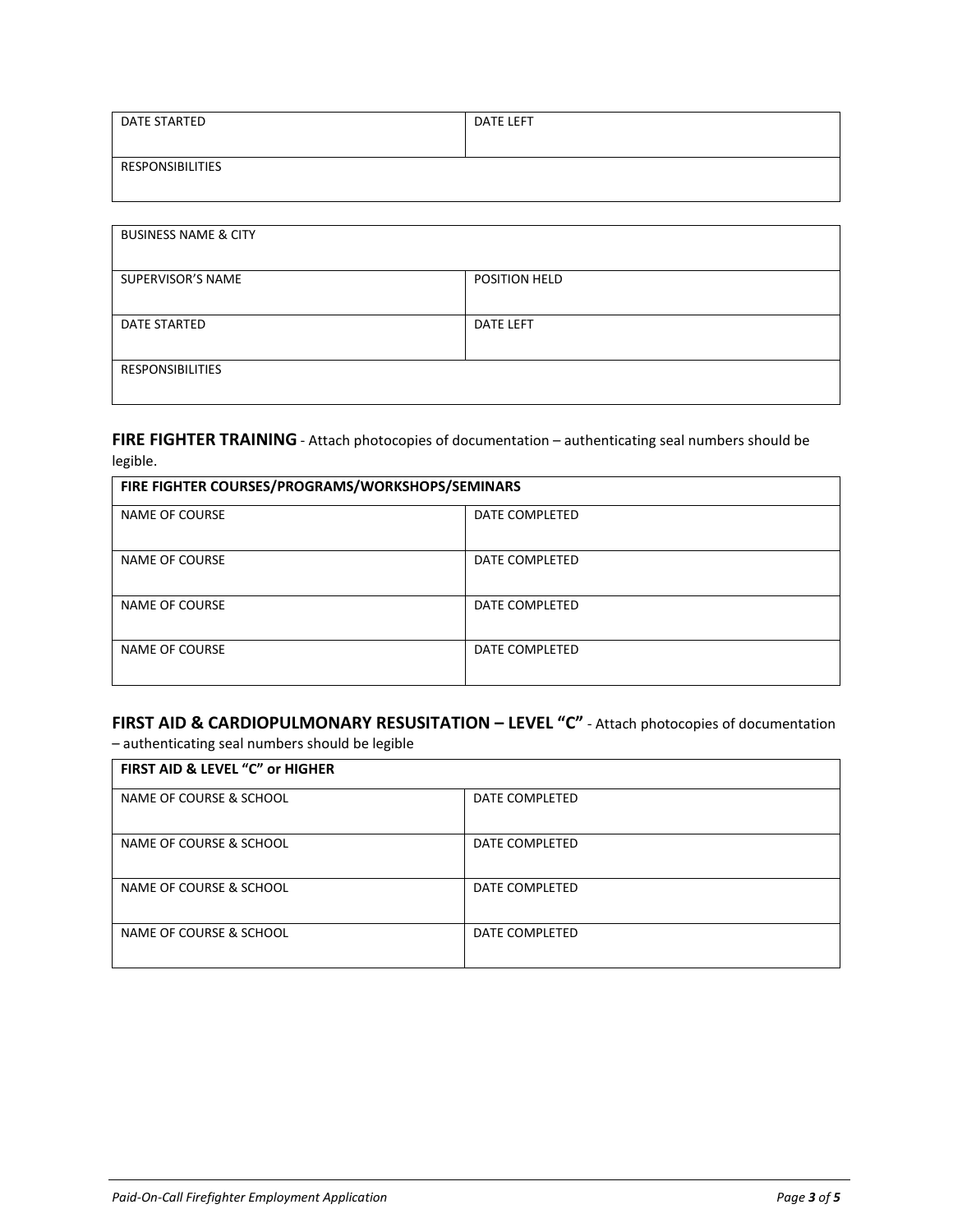## **OTHER TRAINING** - Attach photocopies of documentation – authenticating seal numbers should be legible.

| <b>MISCELLANEOUS TRAINING (Courses, Programs, Seminars, Workshops)</b> |                |
|------------------------------------------------------------------------|----------------|
| NAME OF COURSE & SCHOOL                                                | DATE COMPLETED |
| NAME OF COURSE & SCHOOL                                                | DATE COMPLETED |
| NAME OF COURSE & SCHOOL                                                | DATE COMPLETED |
| NAME OF COURSE & SCHOOL                                                | DATE COMPLETED |
| NAME OF COURSE & SCHOOL                                                | DATE COMPLETED |

# **COMMUNITY SERVICE/VOLUNTEER EXPERIENCE**

| ORGANIZATION NAME & CITY/ADDRESS     |                           |
|--------------------------------------|---------------------------|
| CONTACT PERSON/TITLE/PHONE # & EMAIL | NUMBER OF HOURS PER MONTH |
| <b>DATE STARTED</b>                  | <b>DATE LEFT</b>          |
| <b>RESPONSIBILITIES</b>              |                           |

| ORGANIZATION NAME & CITY/ADDRESS     |                           |
|--------------------------------------|---------------------------|
| CONTACT PERSON/TITLE/PHONE # & EMAIL | NUMBER OF HOURS PER MONTH |
| DATE STARTED                         | <b>DATE LEFT</b>          |
| <b>RESPONSIBILITIES</b>              |                           |

| ORGANIZATION NAME & CITY/ADDRESS     |                           |
|--------------------------------------|---------------------------|
| CONTACT PERSON/TITLE/PHONE # & EMAIL | NUMBER OF HOURS PER MONTH |
| DATE STARTED                         | <b>DATE LEFT</b>          |
| <b>RESPONSIBILITIES</b>              |                           |